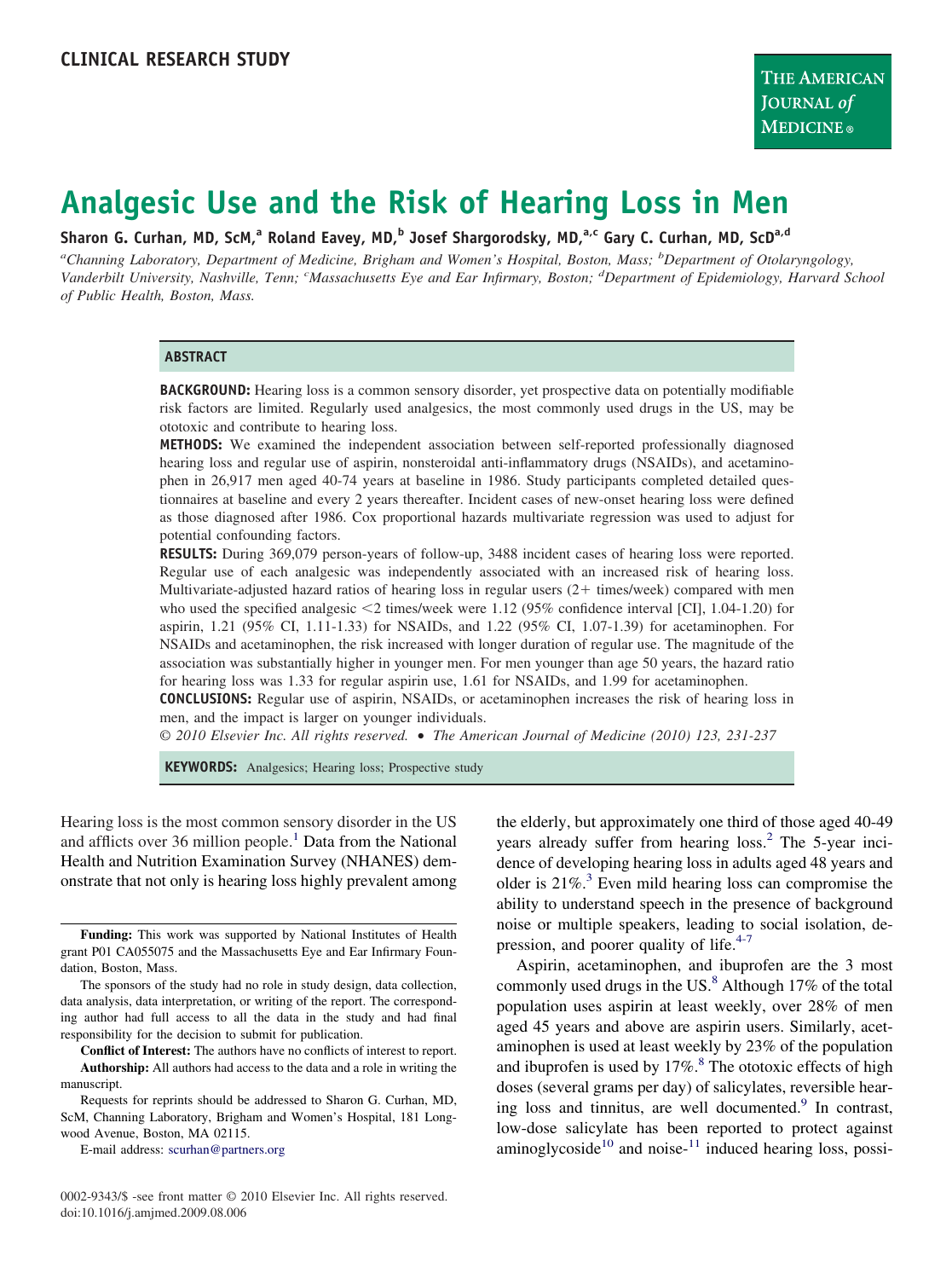bly through an effect on the outer hair cell motor protein or inhibition of cyclooxygenage.<sup>[12](#page-5-0)</sup> High doses of nonsteroidal anti-inflammatory drugs (NSAIDs) have been shown to be ototoxic in animals and in human case reports,<sup>[13](#page-5-0)</sup> potentially through a reduction in cochlear blood flow.<sup>9</sup> Pre-exposure

**CLINICAL SIGNIFICANCE**

risk of hearing loss.

loss.

• Hearing loss is the most common sensory disorder in the US and factors other than age and noise might influence the

● Regular use of aspirin, acetaminophen, and nonsteroidal anti-inflammatory drugs, the most commonly used drugs in the US, might increase risk of hearing

● The increased risk of hearing loss associated with regular analgesic use might be greater among younger men, particularly those below age 60 years.

to salicylates and NSAIDs might potentiate noise-induced hearing loss.[14,15](#page-5-0) Acetaminophen might deplete glutathione,  $16$  which has been shown to protect the cochlea from noise-induced damage.<sup>17,18</sup> The relation between acetaminophen and hearing loss has not been studied.

Given that analgesic use might result in pathophysiologic changes in the cochlea and that regular use of these analgesics is so common, the relation of these medications and hearing loss might be an important public health issue. Therefore, we prospectively examined the association between regular analgesic use and risk of hearing loss in over 26,000 men.

### **METHODS**

#### **Participants**

The Health Professionals Follow-up Study originally enrolled 51,529 male dentists, optometrists, osteopaths, pharmacists, podiatrists, and veterinarians who were 40-75 years of age at baseline in 1986. Study participants filled out detailed questionnaires about diet, medical history, and medication use. These questionnaires have been administered every other year, and the 20-year follow-up exceeds 90%. The 2004 long-form questionnaire included a question about whether the participant had been professionally diagnosed with hearing loss, and if so, the date of diagnosis. Of the 31,496 men who returned the long-form questionnaire, 8291 (26.3%) reported a diagnosis of hearing loss. Those who reported hearing loss diagnosed before 1986 ( $n = 2845$ ) or cancer other than nonmelanoma skin cancer (due to possible exposure to ototoxic chemotherapeutic agents) were excluded from the analysis. Recent data from NHANES demonstrate that 43% of white men aged 60-69 years exhibit low- to mid-frequency hearing loss and 93% exhibit high-frequency hearing loss.<sup>2</sup> Thus, because age is such a strong risk factor and the prevalence of hearing loss is so high among the elderly, we also excluded men as they reached age 75 years during followup. The number of men included in the analysis was 26,917.

#### **Ascertainment of Analgesic Use**

On the 1986 questionnaire and every 2 years thereafter, men were asked about regular use, defined as 2 or more times per week, of aspirin, NSAIDs, and acetaminophen. Our primary analyses examined regular analgesic use. If information on

analgesic intake was missing for a time period, person-time for that participant was not included for that time period. Analgesic use assessed in this manner has been shown to be associated with a number of important outcomes in this cohort, such as colorectal cancer<sup>[19](#page-6-0)</sup> and hypertension.<sup>20</sup>

## **Ascertainment of Outcome**

The primary outcome, self-reported professionally diagnosed hearing loss, was determined based on the response to a hearing loss question on the 2004 long-form questionnaire. The question asked whether the participant had ever had professionally diagnosed hearing loss and the year of first diagnosis.

We defined incident cases as hearing loss diagnosed after 1986. Although standard pure-tone audiometry is generally considered the gold standard of hearing loss evaluation, due to the cost and logistic limitations of audiometric screening, several survey instruments have been developed to evaluate large populations. Studies that have compared the reliability of

self-report to the gold standard of audiometry<sup>21-24</sup> demonstrate that self-reported hearing loss is a reasonably reliable measure of hearing loss.[21](#page-6-0) For example, based on NHANES data using the definition of hearing loss to be a pure-tone average (at 500, 1000, 2000, and 4000 kHz)  $\geq$  25 dB in both ears, the sensitivity was 65% and the specificity was 83% in a comparison of self-report to audiometry.[2](#page-5-0)

#### **Ascertainment of Covariates**

We selected covariates that have been purported to be risk factors for hearing loss. Covariates considered in the mul-tivariate analysis included: age,<sup>[2](#page-5-0)</sup> race,<sup>2</sup> body mass index  $(BMI)$ ,<sup>[25](#page-6-0)</sup> alcohol intake,<sup>26</sup> folate intake,<sup>27</sup> physical activ-ity,<sup>28</sup> smoking,<sup>26</sup> hypertension, diabetes,<sup>[29](#page-6-0)</sup> cardiovascular disease,  $30$  elevated cholesterol,  $30$  and use of furosemide.  $31$ 

Age and race were obtained from biennial questionnaires. Height and weight were obtained from the baseline questionnaire, with self-reported weight updated every 2 years. BMI was calculated as weight in kilograms divided by the square of height in meters. Information on smoking status and physical activity was updated every 2 years. Intakes of alcohol and folate were calculated from semiquantitative food frequency questionnaires that were mailed to participants every 4 years. Information on other covariates was available from the biennial questionnaires, including diagnoses of hypertension, diabetes mellitus, cardiovascular disease, elevated cholesterol, and use of furosemide.

Questionnaire-derived information has been validated for many of the covariates by comparison with directly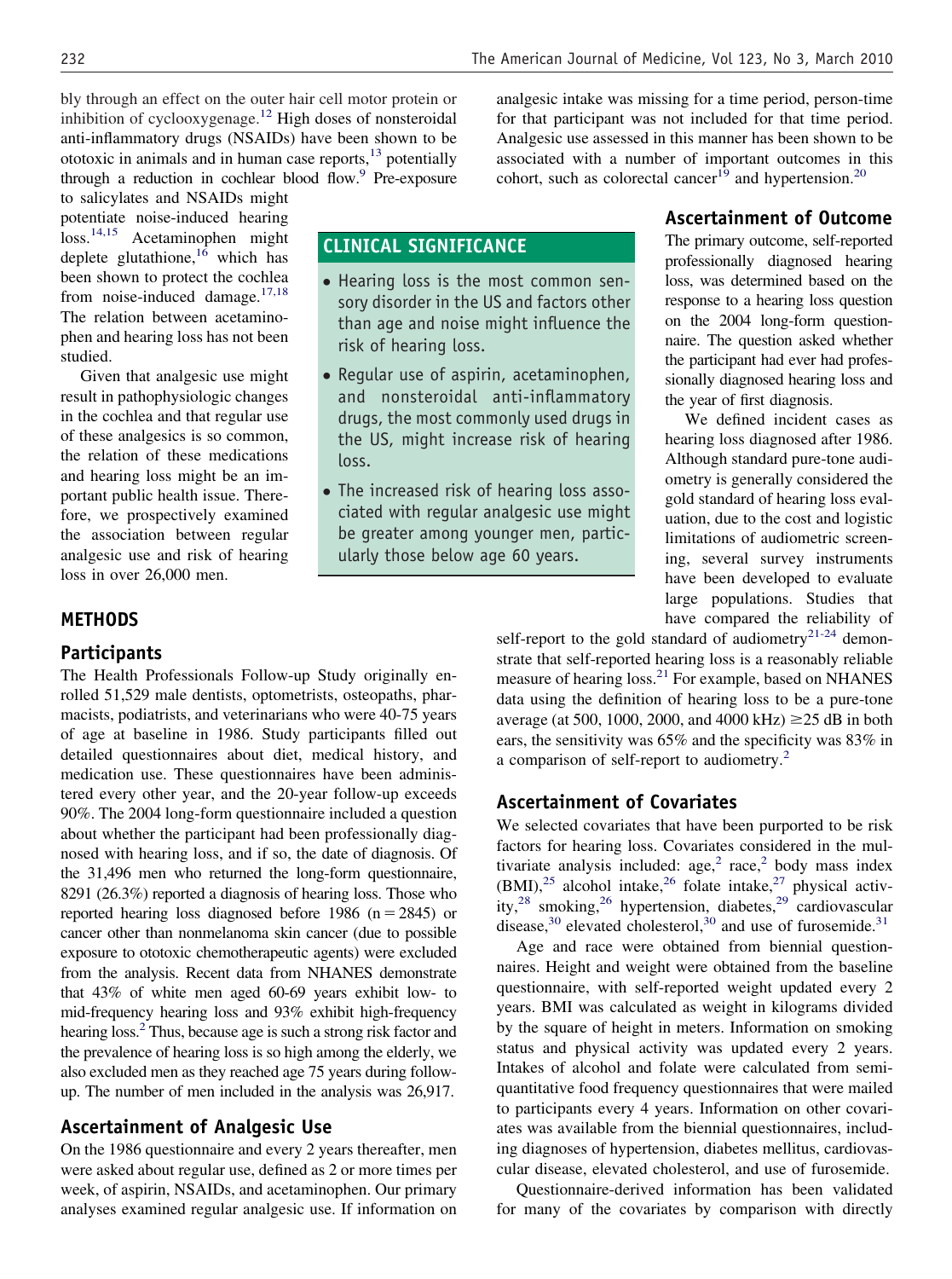measured values or detailed diaries, with correlations of 0.97 for weight,  $32$  0.79 for physical activity,  $33$  and 0.9 for alcohol intake.[34](#page-6-0)

#### **Statistical Analysis**

All analyses were prospective, using information on analgesic use that was collected before the diagnosis of hearing loss. For the primary analyses, the frequency of use of a particular analgesic was categorized as regular users (2 or more times per week) or nonregular users (less than twice per week). For each participant, person-time was allocated based on the response to the analgesic questions at the beginning of each follow-up period. Participants were censored at the date of diagnosis of hearing loss or cancer, age 75 years, or the date of death, whichever came first. Ageand multivariable-adjusted hazard ratios (HRs) were calculated using Cox proportional hazards regression models. Multivariable models were adjusted for potential confounders listed above as well as simultaneously for use of the other analgesic types.

To examine whether the relation between regular analgesic use and hearing loss varied by age, we performed analyses stratified by age  $\leq 50$  years, 50-59 years, and 60 years and older.

Secondary analyses examined the association between duration of regular analgesic use and hearing loss. Duration of regular aspirin use was categorized according to years of regular use  $(0, 1-4, 5-8, >8)$ . For NSAIDs and acetaminophen, duration of regular use was categorized similarly; however, the highest categories were collapsed into a category of  $>4$  years of regular use, as too few cases were in the

categories of longer duration. We also examined whether the relation between hearing loss and regular analgesic use varied with concomitant regular use of more than one class of analgesic. Analgesic use was categorized as regular use of all 3 classes of analgesics, regular use of aspirin and NSAIDs only, NSAIDs and acetaminophen only, aspirin and acetaminophen only, aspirin only, NSAIDs only, acetaminophen only, or no regular analgesic use.

For all HRs, we calculated 95% confidence intervals (CIs). All *P* values are 2-tailed. Statistical tests were performed using SAS statistical software, version 9 (SAS Institute Inc, Cary, NC).

#### **RESULTS**

Characteristics of participants at baseline according to analgesic use are shown in Table 1. Although updated information was used for the analysis, characteristics are presented from baseline to provide representative values. Regular aspirin and NSAID users were older and acetaminophen users were younger than nonregular users. Hypertension was more common among regular analgesic users. It was common for an individual to use more than one type of analgesic regularly.

During 369,079 person-years of follow-up, 3488 cases of hearing loss were reported. Regular analgesic use was independently associated with an increased risk of hearing loss for all 3 types of analgesics [\(Table 2\)](#page-3-0). After adjusting for age, race, profession, BMI, alcohol intake, folate intake, physical activity, smoking, hypertension, diabetes, and the use of the other classes of analgesics, the multivariate HRs of hearing loss in participants who were regular users com-

| Variable                         | Aspirin Regular Use |                    | NSAID Regular Use     |                    | Acetaminophen Regular Use |                    |
|----------------------------------|---------------------|--------------------|-----------------------|--------------------|---------------------------|--------------------|
|                                  | Yes<br>$n = 7217$   | No<br>$n = 19,700$ | Yes<br>$n = 1311$     | No<br>$n = 25,606$ | Yes<br>$n = 1439$         | No<br>$n = 25,478$ |
| Age, years                       | 52.5                | 50.6               | 52.0                  | 51.1               | 49.6                      | 51.2               |
| Race, %                          |                     |                    |                       |                    |                           |                    |
| African American                 | 0.5                 | 0.9                | 0.7                   | 0.8                | 0.5                       | 0.8                |
| Asian                            | 0.7                 | 1.8                | 0.7                   | 1.6                | 1.0                       | 1.6                |
| Body mass index, $\text{kg/m}^2$ | 25.5                | 25.3               | 26.0                  | 25.3               | 25.4                      | 25.3               |
| Alcohol, g/d                     | 13                  | 11                 | 12                    | 11                 | 11                        | 11                 |
| Folate, $\mu q/d$                | 493                 | 469                | 484                   | 476                | 497                       | 475                |
| Physical activity, mets/wk       | 21                  | 22                 | 23                    | 22                 | 18                        | 22                 |
| Hypertension, %                  | 21                  | 16                 | 21                    | 17                 | 20                        | 17                 |
| Diabetes, %                      | $\overline{c}$      | $\overline{c}$     | $\mathbf{2}^{\prime}$ | $\overline{c}$     | 1                         | 2                  |
| Smoking never, %                 | 45                  | 50                 | 40                    | 49                 | 43                        | 49                 |
| Smoking past, %                  | 46                  | 37                 | 52                    | 39                 | 39                        | 47                 |
| Smoking current, %               | 8                   | 8                  | 8                     | 8                  | 9                         | 8                  |
| Aspirin use, %                   |                     |                    | 39.6                  | 26.2               | 47.3                      | 25.7               |
| NSAID use, %                     | 7.2                 | 4.0                |                       |                    | 14.0                      | 4.4                |
| Acetaminophen use, %             | 9.4                 | 3.9                | 15.3                  | 4.8                |                           |                    |

 $mets/wk =$  metabolic equivalent tasks per week; NSAID = nonsteroidal anti-inflammatory drug.

Regular use is defined as at least 2 times per week.

Values are means unless otherwise specified.

#### **Table 1** Characteristics of Men According to Analgesic Use in 1986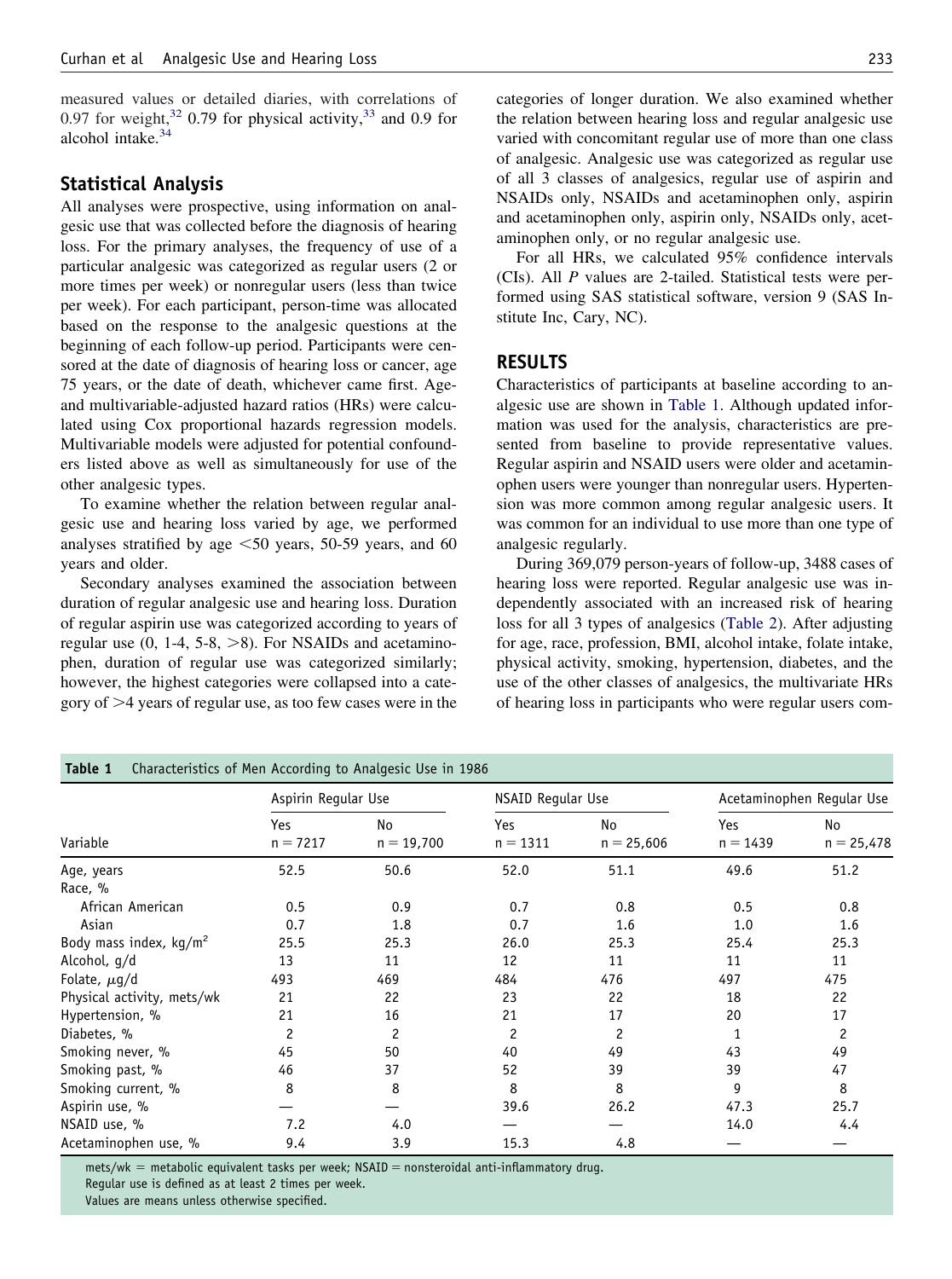| Analgesic Medication                               | Cases | Person-years | Age-adjusted<br>Hazard Ratio | Multivariate<br>Hazard Ratio* |
|----------------------------------------------------|-------|--------------|------------------------------|-------------------------------|
| Aspirin                                            |       |              |                              |                               |
| $<$ 2 per week                                     | 1769  | 213,831      | 1.0                          | 1.0                           |
| $2+$ per week                                      | 1711  | 154,412      | $1.13(1.06-1.21)$            | $1.12(1.04-1.20)$             |
| <b>NSAIDs</b>                                      |       |              |                              |                               |
| $<$ 2 per week                                     | 2852  | 320,467      | 1.0                          | 1.0                           |
| $2+$ per week                                      | 636   | 48,612       | $1.38(1.27-1.50)$            | $1.21(1.11-1.33)$             |
| Acetaminophen                                      |       |              |                              |                               |
| $<$ 2 per week                                     | 3214  | 347,362      | 1.0                          | 1.0                           |
| $2+$ per week                                      | 274   | 21,717       | $1.32(1.17-1.50)$            | $1.22(1.07-1.39)$             |
| $MCMD$ and $MCMD$ are $MCMD$ and $MCMD$ are $MCMD$ |       |              |                              |                               |

<span id="page-3-0"></span>

| Table 2 | Age- and Multivariate-adjusted Hazard Ratios (95% CI) for Analgesic Use and Incident Hearing Loss ( |  |  |  |  |  |
|---------|-----------------------------------------------------------------------------------------------------|--|--|--|--|--|
|---------|-----------------------------------------------------------------------------------------------------|--|--|--|--|--|

NSAID = nonsteroidal anti-inflammatory drug.

\*Adjusted for age, body mass index, alcohol, physical activity, folate, smoking, hypertension, diabetes, profession, and race, as well as the other analgesics.

pared with participants who used the specified analgesic less than twice per week were 1.12 (95% CI, 1.04-1.20) for aspirin, 1.21 (95% CI, 1.11-1.33) for NSAIDs, and 1.22 (95% CI, 1.07-1.39) for acetaminophen. When further adjusted for history of elevated cholesterol, cardiovascular disease or use of furosemide, or after exclusion of individuals with rheumatoid arthritis or osteoarthritis, the results were materially unchanged.

For NSAIDs and acetaminophen, the risk of hearing loss increased with longer duration of regular use (Table 3). Those who used aspirin regularly for 1-4 years were 28% (95% CI, 17-40) more likely to develop hearing loss than those who did not use aspirin regularly; the risk did not increase further with longer duration of use. Those who used NSAIDs regularly for 4 or more years were 33% (95% CI, 18-49) more likely to develop hearing loss than those who did not use NSAIDs regularly. The risk of 4 or more years of regular acetaminophen use also was 33% (95% CI, 14-56) higher.

The association between hearing loss and regular use of aspirin  $(P,$  interaction = .005), NSAIDs  $(P,$  interaction  $=$  .10), and acetaminophen (*P*, interaction  $=$  .09) varied by age [\(Table 4\)](#page-4-0). For each class of analgesic, the magnitude of the association tended to decrease with advancing age. For aspirin, regular users aged  $\leq 50$  years and those aged 50-59 years were 33% more likely to have hearing loss than were nonregular users, but there was no association among men aged 60 years and older. For NSAIDs, regular users aged -50 years were 61% more likely, those aged 50-59 years were 32% more likely, and those aged 60 years and older were 16% more likely to develop hearing loss than nonregular users of NSAIDs. For acetaminophen, regular users aged -50 years were 99% more likely, regular users aged 50-59 years were 38% more likely, and those aged 60 years and older were 16% more likely to have hearing loss than nonregular users of acetaminophen.

The association between hearing loss and concomitant use of more than one class of analgesic appeared to be

| Duration of Use (Years) | Cases | Person-years | Age-adjusted<br>Hazard Ratio | Multivariate<br>Hazard Ratio* |
|-------------------------|-------|--------------|------------------------------|-------------------------------|
| Aspirin                 |       |              |                              |                               |
| 0                       | 1042  | 156,188      | 1.0                          | 1.0                           |
| $1 - 4$                 | 1122  | 108,177      | $1.35(1.24-1.46)$            | $1.28(1.17-1.40)$             |
| $5 - 8$                 | 687   | 56,431       | $1.34(1.22-1.48)$            | $1.30(1.17-1.44)$             |
| >8                      | 637   | 48,282       | $1.26(1.14-1.40)$            | $1.17(1.04-1.31)$             |
| <b>NSAIDs</b>           |       |              |                              |                               |
| 0                       | 2409  | 284,706      | 1.0                          | 1.0                           |
| $1 - 4$                 | 721   | 59,774       | $1.30(1.20-1.42)$            | $1.23(1.12-1.34)$             |
| >4                      | 358   | 24,600       | $1.41(1.26-1.57)$            | $1.33(1.18-1.49)$             |
| Acetaminophen           |       |              |                              |                               |
| 0                       | 2897  | 320,893      | 1.0                          | 1.0                           |
| $1 - 4$                 | 420   | 36,348       | $1.23(1.11-1.36)$            | $1.19(1.07-1.32)$             |
| >4                      | 171   | 11,838       | $1.39(1.19-1.62)$            | $1.33(1.14-1.56)$             |

|  | Table 3 Age and Multivariate Adjusted Hazard Ratios (95% CI) for Hearing Loss According to Duration of Analgesic Intake |
|--|-------------------------------------------------------------------------------------------------------------------------|
|  |                                                                                                                         |

 $NSAID = nonsteroidal anti-inflammatory drug.$ 

\*Adjusted for age, body mass index, alcohol, physical activity, folate, smoking, hypertension, diabetes, profession, and race, as well as the other analgesics.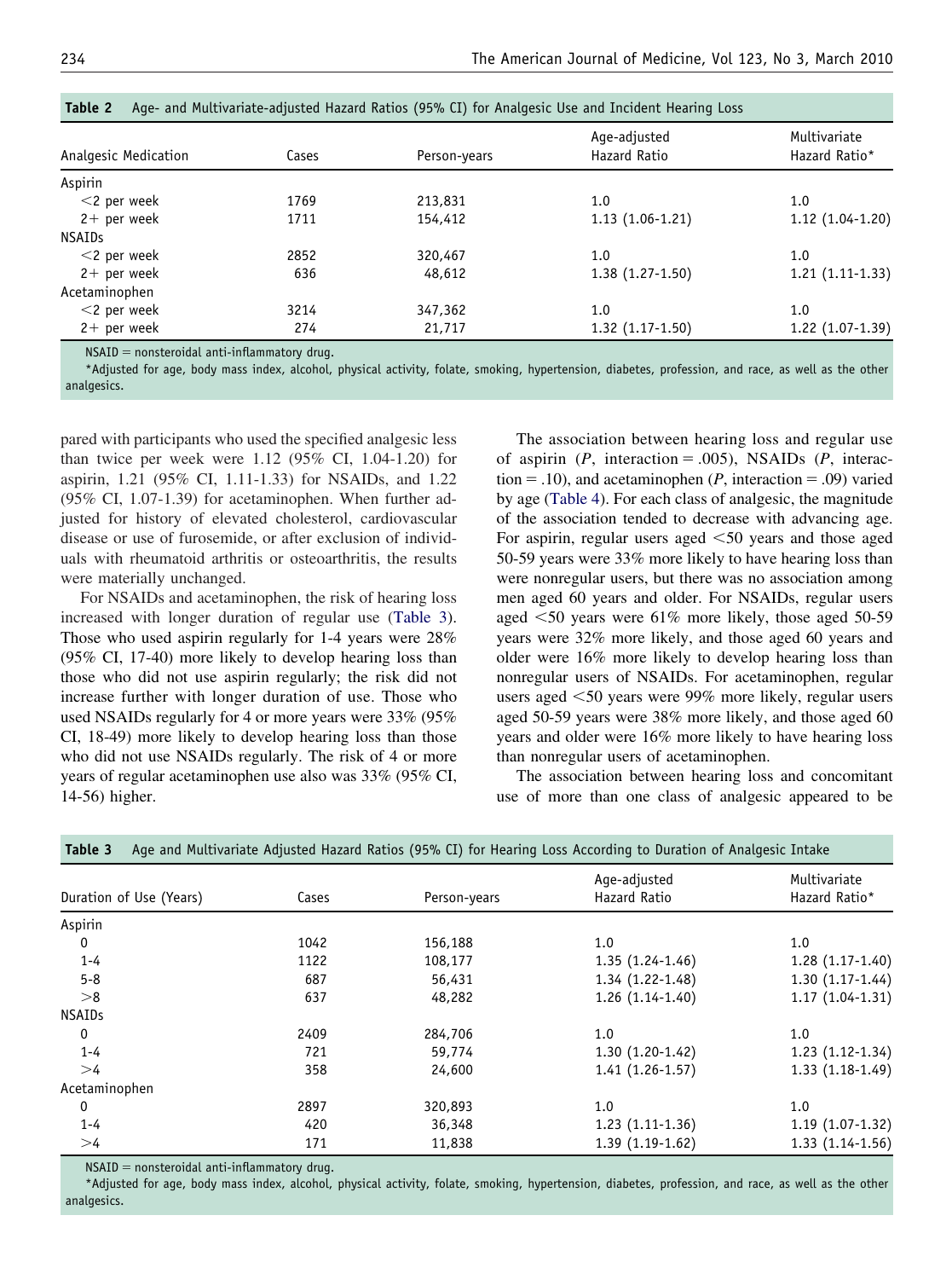| Analgesic     | Age $<$ 50 Years  | Age 50-59 Years   | Age $60+$ Years   |
|---------------|-------------------|-------------------|-------------------|
| Aspirin       |                   |                   |                   |
| Age-adjusted  | $1.32(1.02-1.69)$ | $1.36(1.20-1.54)$ | $1.03(0.94-1.12)$ |
| Multivariate  | $1.33(1.03-1.72)$ | $1.33(1.17-1.50)$ | $1.02(0.93-1.11)$ |
| <b>NSAIDs</b> |                   |                   |                   |
| Age-adjusted  | $1.59(1.14-2.23)$ | $1.35(1.15-1.58)$ | $1.17(1.04-1.31)$ |
| Multivariate  | $1.61(1.15-2.26)$ | $1.32(1.13-1.55)$ | $1.16(1.03-1.30)$ |
| Acetaminophen |                   |                   |                   |
| Age-adjusted  | 1.91 (1.29-2.82)  | $1.37(1.09-1.73)$ | 1.17 (0.99-1.37)  |
| Multivariate  | $1.99(1.34-2.95)$ | $1.38(1.09-1.74)$ | $1.16(0.99-1.37)$ |
|               |                   |                   |                   |

<span id="page-4-0"></span>**Table 4** Analgesic Use and the Age-adjusted and Multivariate\* Hazard Ratios (95% CI) for Incident Hearing Loss Stratified by Age

 $NSAID = nonsteroidal anti-inflammatorov drug.$ 

\*Adjusted for age, body mass index, alcohol, physical activity, folate, smoking, hypertension, diabetes, profession, and race, as well as the other analgesics.

approximately additive (Table 5). For the combined use of 2 analgesics, the risk was highest for use of NSAIDs and acetaminophen (HR 1.58 [95% CI, 1.16-2.16]), as compared with those who did not use any of the analgesics regularly. This risk was similar to the impact of regular use of all 3 analgesics (HR 1.60 [95% CI, 1.23-2.09]).

#### **DISCUSSION**

Regular analgesic use was independently associated with an increased risk of hearing loss. The increased risk of hearing loss seen with regular analgesic use was greatest among younger men, particularly those below age 60 years. In men aged 60 years and above, there was no relation observed between the risk of hearing loss and regular aspirin use, and the relation between regular use of NSAIDs and acetaminophen was attenuated. The risk of hearing loss increased with longer duration of analgesic use for both NSAIDs and acetaminophen.

The ototoxic effects of high-dose salicylates, reversible hearing loss and tinnitus, are well documented.<sup>9</sup> In animal models, salicylate administration results in abnormal outer hair cell function and decreased cochlear blood flow.<sup>[9](#page-5-0)</sup> Salicylates induce biochemical and electrophysiological changes that alter membrane conductance of outer hair cells $35$  and vasoconstriction in auditory microvasculature, possibly mediated by antiprostaglandin activity.<sup>[36](#page-6-0)</sup>

High doses of NSAIDs also have been reported to be ototoxic in animal studies and in human case reports[.15](#page-5-0) Similar to salicylates, NSAIDs inhibit cyclooxygenase and decrease prostaglandin activity, potentially reducing co-chlear blood flow.<sup>[9](#page-5-0)</sup>

Histopathologic studies of human temporal bones<sup>37</sup> and in animals show degeneration of strial microvasculature.<sup>38</sup> These studies suggest that vascular compromise, such as that which may result from salicylate or NSAID use, contributes to strial degeneration. Degeneration of the stria vascularis, a highly vascularized and metabolically active region of the cochlea, is a notable pathophysiologic change characteristic of age-related hearing  $loss<sup>39</sup>$  that may reduce the endolymphatic potential and the function of the cochlear amplifier.

The relation between acetaminophen and hearing loss has not been studied previously. Frequent use of acetamin-ophen has been associated with hypertension<sup>[20,40,41](#page-6-0)</sup> and chronic renal dysfunction.<sup>[42,43](#page-6-0)</sup> Acetaminophen use increases risk of renal function decline, potentially due to depletion of glutathione.<sup>16</sup> Acetaminophen also might deplete endogenous cochlear glutathione, which is present in the cochlea in substantial amounts and protects the cochlea from noise-induced damage. $17,18$ 

The prevalence of hearing loss increases with age.<sup>[44](#page-6-0)</sup> After age 60 years, hearing thresholds worsen on average by

**Table 5** Age- and Multivariate-adjusted Hazard Ratios (95% CI) for Concomitant Regular Use of More Than 1 Type of Analgesic and Incident Hearing Loss

| Analgesic                 | Cases | Person-years | Age-adjusted<br>Hazard Ratio | Multivariate<br>Hazard Ratio* |
|---------------------------|-------|--------------|------------------------------|-------------------------------|
| None                      | 1378  | 182,380      | 1.0                          | 1.0                           |
| All 3 analgesics          | 60    | 3809         | $1.75(1.35-2.26)$            | $1.60(1.23-2.09)$             |
| $NSAIDs + acetaminophen$  | 43    | 3015         | $1.72(1.27-2.32)$            | $1.58(1.16-2.16)$             |
| Aspirin $+$ acetaminophen | 97    | 7769         | $1.44(1.17-1.76)$            | $1.40(1.13-1.73)$             |
| $Aspirin + NSAIDs$        | 250   | 19,832       | $1.37(1.20-1.57)$            | $1.25(1.09-1.44)$             |

 $NSAID = nonsteroidal anti-inflammatory drug.$ 

\*Adjusted for age, body mass index, alcohol, physical activity, folate, smoking, hypertension, diabetes, profession, race, and all categories of analgesic use.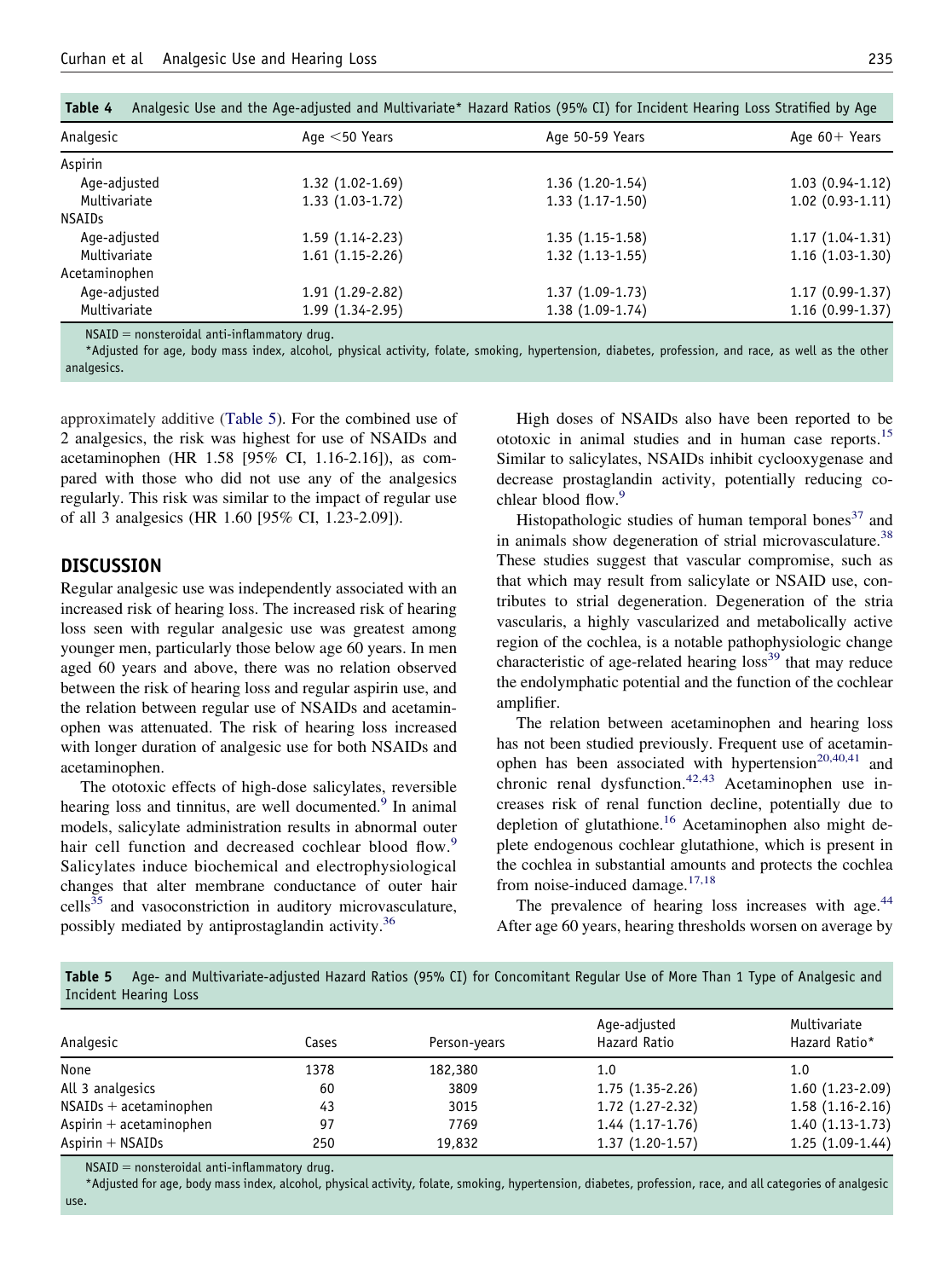<span id="page-5-0"></span>1 dB per year, $45$  and the rate of decline might be even greater in men aged 48-59 years[.46](#page-6-0) The magnitude of the relation between regular analgesic use and hearing loss was greatest in men younger than age 60 years. Possibly, the relative contribution of regular analgesic use to hearing loss may be greater in younger individuals before the cumulative effects of age and other factors have accrued. A similar impact of age on the relative contribution of diabetes to hearing loss was seen by Bainbridge et al.<sup>[29](#page-6-0)</sup>

The risk of hearing loss increased with longer duration of regular use of NSAIDs and acetaminophen, but not of aspirin. However, years of use were counted from the 1986 baseline questionnaire when the mean age of participants was 51 years. Thus, those who reported 11 or more years of aspirin use were older. As the relation between analgesic use and hearing loss diminished with increasing age, this likely explains the lack of association between longer duration of aspirin use and hearing loss.

The impact of regular use of multiple analgesics appeared to be additive. This raises the possibility that the different classes of analgesics may impair auditory function through different mechanisms.

Our study has limitations. Assessment of hearing loss was based on self-report of professionally diagnosed hearing loss, and individuals who did not report hearing loss were considered not to be hearing impaired. Although standard pure-tone audiometry is generally considered the gold standard of hearing loss evaluation, self-reported hearing loss has been demonstrated to be a reliable assessment. Moreover, participants were specifically queried as to whether they had been "professionally diagnosed" with hearing loss, a more objective measure than the frequently used single question, "Do you feel you have a hearing loss?" Nevertheless, given the high prevalence of hearing loss in men of this age group,<sup>2</sup> there may have been misclassification of outcome.

We also did not have information on lifetime noise exposure or reasons for analgesic use. Noise is a common cause of hearing loss, and its targets overlap with those that may be compromised by analgesics. Moreover, noise exposure might increase the vulnerability to hearing loss related to age $47-49$  or other causes.<sup>[50](#page-6-0)</sup> A study of patterns of medication use in the US found that 58% of older men reported that cardiovascular prophylaxis was the most common reason for aspirin use. Other reasons for use of over-thecounter medications, of which acetaminophen, ibuprofen, and aspirin were the most common, included headache and pain.<sup>8</sup> We did not find any published reports relating common headache with hearing loss. Although migraine headaches might be associated with temporary hearing  $loss$ <sup>51</sup> the prevalence of migraine headaches in men in the US is low  $(6\%)$ , <sup>[52](#page-6-0)</sup> thus unlikely to explain our findings. Autoimmune diseases, such as rheumatoid arthritis, might cause hearing  $loss<sub>53</sub>$  $loss<sub>53</sub>$  $loss<sub>53</sub>$  but these conditions are extremely rare in men and unlikely to have influenced our results. Hypertension might increase the risk of hearing loss due to changes in the cochlear microvasculature,<sup>[54](#page-6-0)</sup> as might cardiovascular disease, such as stroke, coronary heart disease, and intermittent claudication; $30$  however, we adjusted for these in our analyses and our results were not materially changed.

The present study was carried out in a population of predominantly white men, thus the results might not be generalizable to other racial groups. Although the participants in this cohort might not be representative of the adult population in the US, follow-up rates are high and information provided is reliable. The observed associations are likely to apply to other groups inasmuch as the underlying biologic and pharmacologic mechanisms are likely to be similar. However, additional studies are needed to examine these associations in women, younger men, and other racial groups.

Regular use of analgesics, specifically aspirin, NSAIDs, and acetaminophen, might increase the risk of adult hearing loss, particularly in younger individuals. Given the high prevalence of regular analgesic use and health and social implications of hearing impairment, this represents an important public health issue.

#### **References**

- 1. Pleis JR, Lethbridge-Cejku M. Summary health statistics for U.S. adults: National Health Interview Survey, 2006. *Vital Health Stat 10*. 2007:1-153.
- 2. Agrawal Y, Platz EA, Niparko JK. Prevalence of hearing loss and differences by demographic characteristics among US adults: data from the National Health and Nutrition Examination Survey, 1999- 2004. *Arch Intern Med*. 2008;168:1522-1530.
- 3. Cruickshanks KJ, Tweed TS, Wiley TL, et al. The 5-year incidence and progression of hearing loss: the epidemiology of hearing loss study. *Arch Otolaryngol Head Neck Surg*. 2003;129:1041-1046.
- 4. Gates GA, Mills JH. Presbycusis. *Lancet*. 2005;366:1111-1120.
- 5. Dalton DS, Cruickshanks KJ, Klein BE, et al. The impact of hearing loss on quality of life in older adults. *Gerontologist*. 2003;43:661-668.
- 6. Uhlmann RF, Larson EB, Rees TS, et al. Relationship of hearing impairment to dementia and cognitive dysfunction in older adults. *JAMA*. 1989;261:1916-1919.
- 7. Gates GA, Cobb JL, Linn RT, et al. Central auditory dysfunction, cognitive dysfunction, and dementia in older people. *Arch Otolaryngol Head Neck Surg*. 1996;122:161-167.
- 8. Kaufman DW, Kelly JP, Rosenberg L, et al. Recent patterns of medication use in the ambulatory adult population of the United States: the Slone survey. *JAMA*. 2002;287:337-344.
- 9. Jung TT, Rhee CK, Lee CS, et al. Ototoxicity of salicylate, nonsteroidal antiinflammatory drugs, and quinine. *Otolaryngol Clin North Am*. 1993;26:791-810.
- 10. Chen Y, Huang WG, Zha DJ, et al. Aspirin attenuates gentamicin ototoxicity: from the laboratory to the clinic. *Hear Res*. 2007;226:178- 182.
- 11. Kopke RD, Weisskopf PA, Boone JL, et al. Reduction of noiseinduced hearing loss using L-NAC and salicylate in the chinchilla. *Hear Res*. 2000;149:138-146.
- 12. Huang ZW, Luo Y, Wu Z, et al. Paradoxical enhancement of active cochlear mechanics in long-term administration of salicylate. *J Neurophysiol*. 2005;93:2053-2061.
- 13. McKinnon BJ, Lassen LF. Naproxen-associated sudden sensorineural hearing loss. *Mil Med*. 1998;163:792-793.
- 14. McFadden D, Plattsmier HS. Aspirin can potentiate the temporary hearing loss induced by intense sounds. *Hear Res*. 1983;9:295-316.
- 15. McFadden D, Plattsmier HS, Pasanen EG. Temporary hearing loss induced by combinations of intense sounds and nonsteroidal antiinflammatory drugs. *Am J Otolaryngol*. 1984;5:235-241.